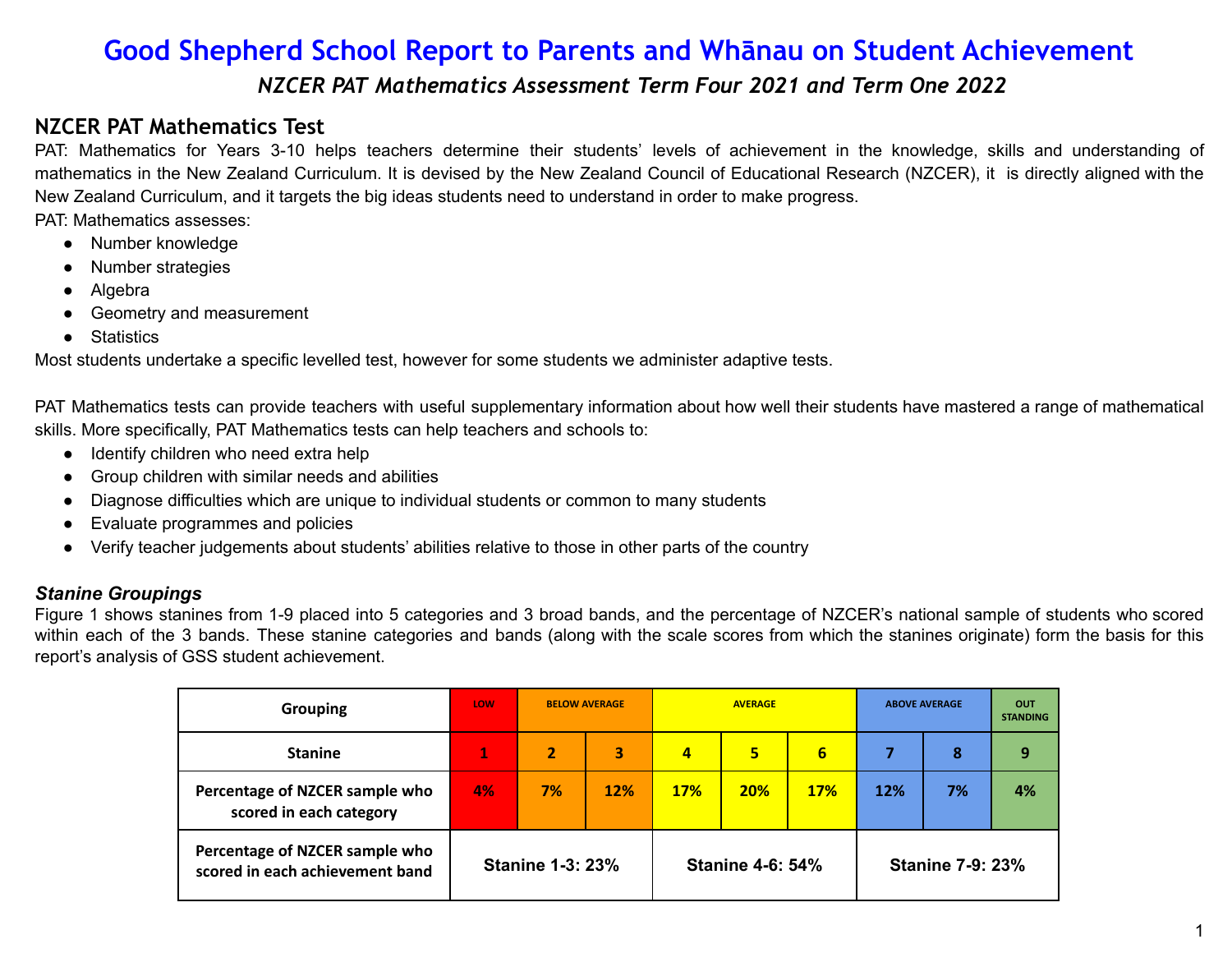#### *Figure 1: Table of Stanine Groupings of NZCER Control Group*

Students who score at stanine 9 are outstanding mathematicians, in the top 4% of their year level nationwide, skilled in numeracy and able to apply these skills to problem solving. Students who score at stanine 5 are average in most aspects of maths and are in the middle 20% of students nationwide. Students who score at stanine 1 are in the lowest 4% and those who score at stanine 2 are in the next 7% and intervention should be prioritised here.



## *1. General Performance and Progress, 2019, 2020, 2021 and 2022*

Figure 2 shows that the vast majority of our students sit in average or above categories with a minority below average. We have a few more students in the below average category than before, however the rest of the categories remain stable.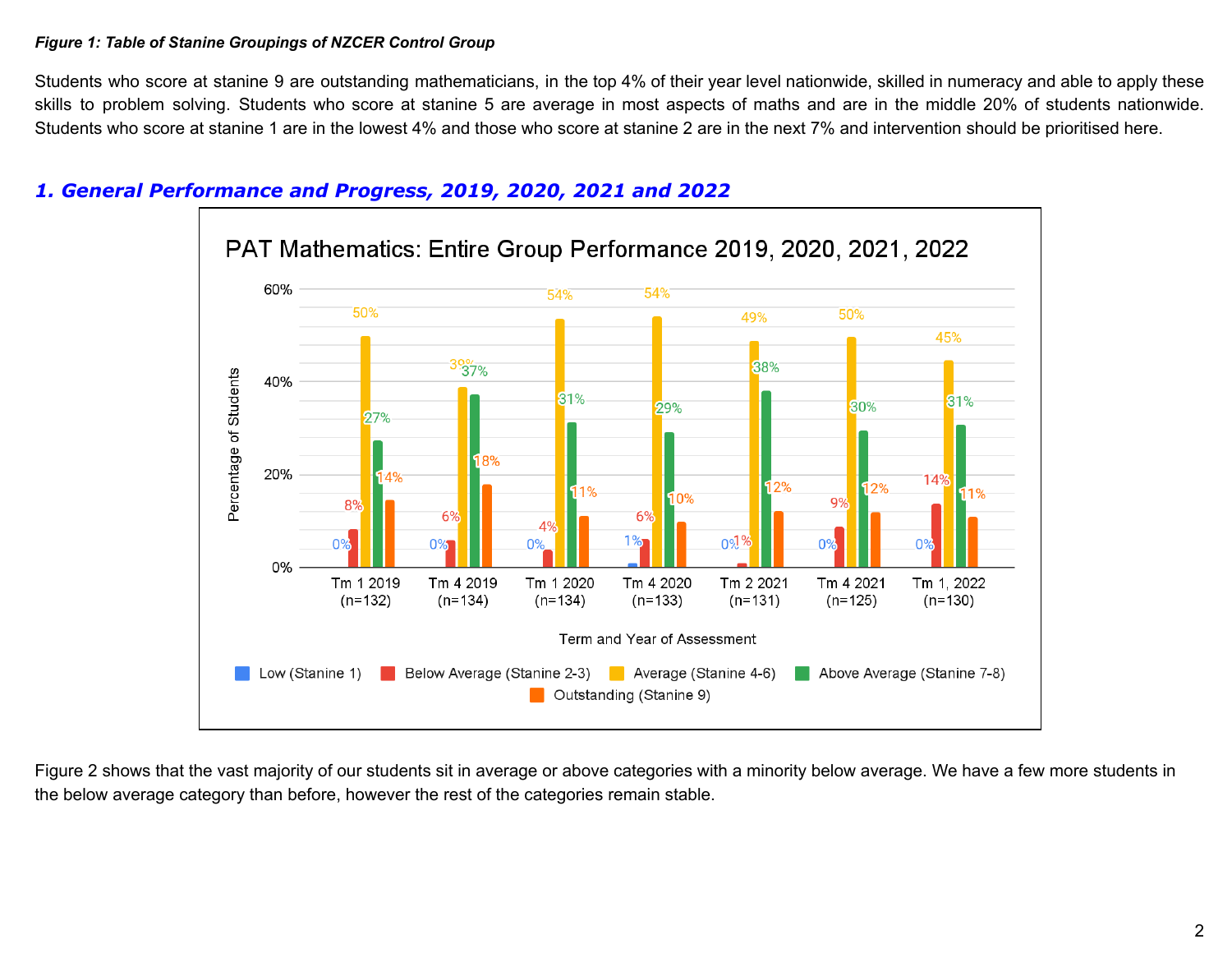

#### *Figure 3: Cohort Performance in Stanine Groupings Over Six Assessments*

Only the groups of students who undertook all shown assessments are included in this chart, reducing numbers but allowing us to compare the exact same group of individuals across assessments. Each year our cohort changes, we can't include Year 7, but we can start including Year 5. For easy reference the mean average percent as shown in Figure 1, is listed next to each category. This cohort is still performing better than the national average over the last two assessments, but not as much so as the three preceding assessments.